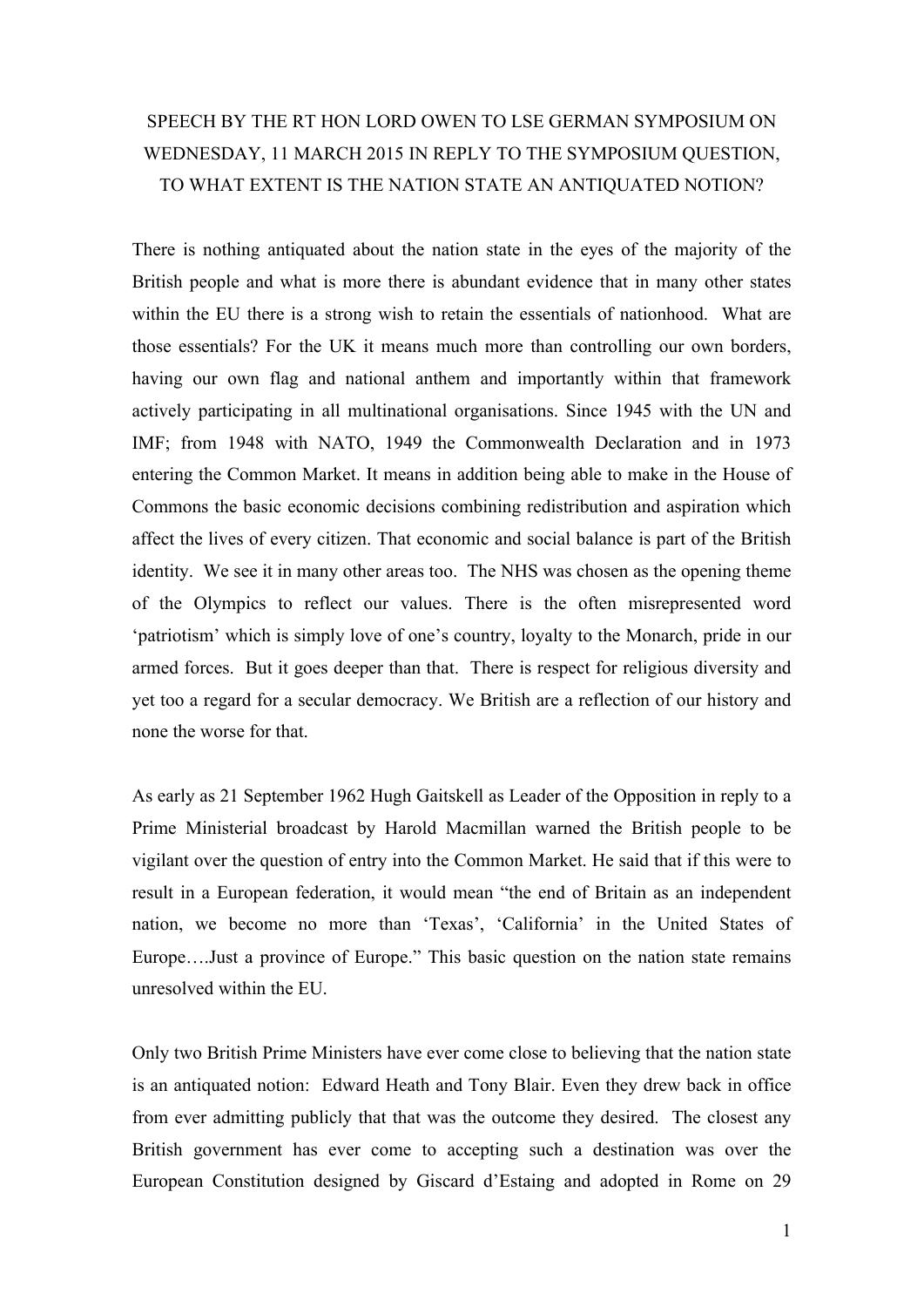October 2004, subject to ratification. It is important to remember that ratification in a referendum was promised by Tony Blair but withdrawn when the French on 29 May 2005 rejected that Constitution followed three days later on 1 June by the Netherlands. There then followed a disreputable political fix on the Lisbon Treaty and in 2007 neither Tony Blair nor Gordon Brown offered a referendum. David Cameron did later promise a referendum, but then withdrew the offer and that withdrawal proved so divisive within his own party that as Prime Minister he felt forced in his Bloomberg speech on 23 January 2013 to concede an in/out referendum before the end of 2017.

When David Cameron pledged an in/out referendum in 2017, Ed Miliband, as Leader of the Opposition, realistically and courageously decided to accept the European Union Act 2011 governing referendums which Labour in Parliament had very unwisely strongly opposed. In doing so Miliband showed that his adoption of "One Nation" from Disraeli was not just a slogan but he was ready to compromise in the broad tradition of Clement Attlee's leadership when the national interest has to be paramount.

From now on, no government – whether Labour or Conservative led – can ratify any amendment to the European Treaties without a referendum if it falls within the restrictions spelt out in Clause 4 of that Act. In effect, any loss of UK sovereignty within the EU cannot now take place unless endorsed by the British people. For me personally this is an essential safeguard for which William Hague deserves much credit. The 2011 Act removes any possibility for a future British government acting without the people's consent to ratify a Treaty that would allow a United States of Europe to emerge. It also goes a long way to negating those provisions of the Lisbon Treaty which come dangerously close to opening up that possibility.

As a consequence I do not believe that Europe is an overriding issue in this May's General Election. Personally Ed Miliband's endorsement of the 2011 Act has meant I no longer focus on Europe but instead am part of the Campaign to ensure the NHS in England is reinstated. Today, Green, Labour, Liberal Democrats, SNP and Plaid Cymru MPs are presenting The NHS Bill in the House of Commons which I believe will form the basis for legislation supported by all those parties after the May Election.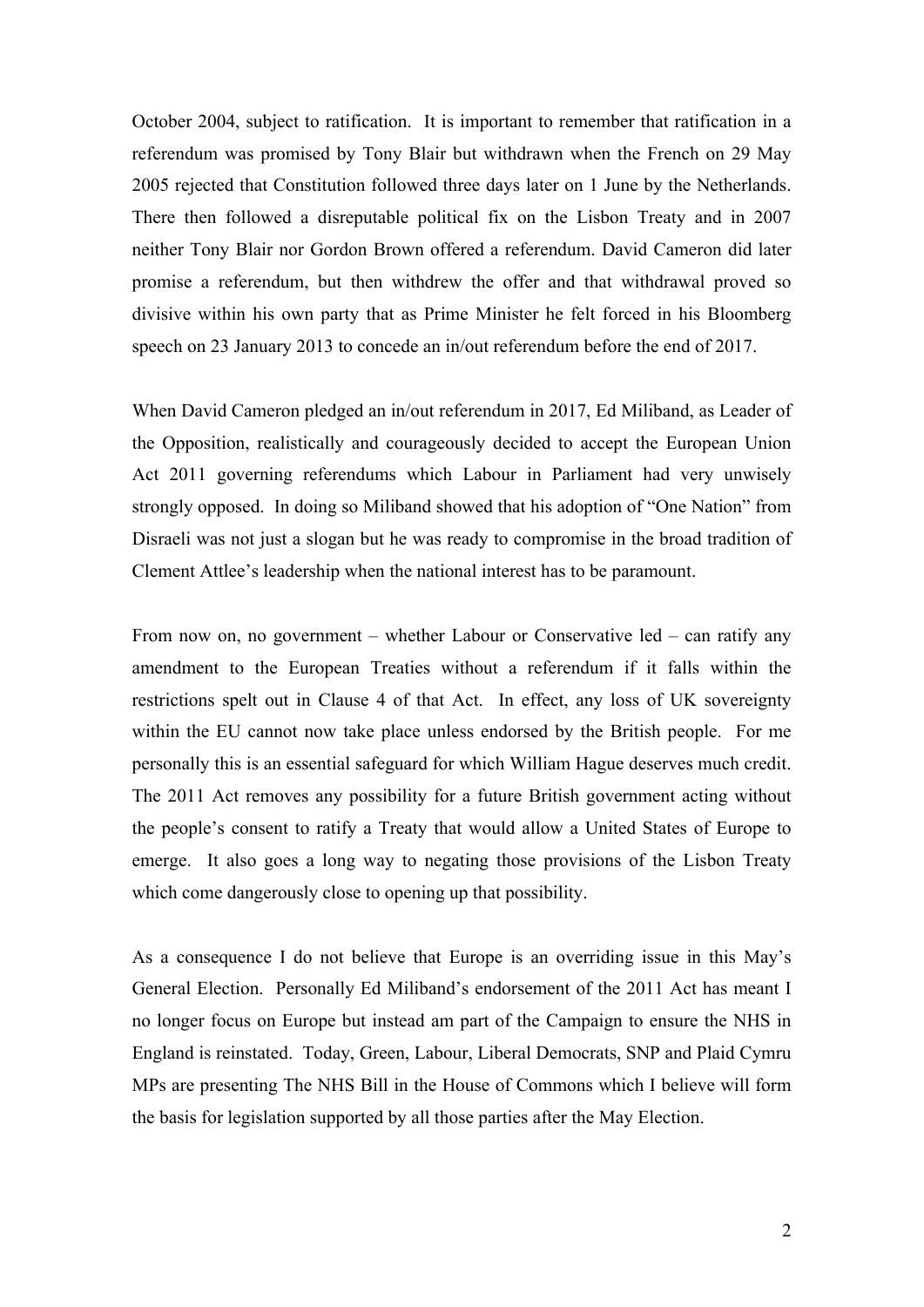Reform of the European Union is no longer a specifically British issue. Instead it has become an issue for every Eurozone country. The flaw at the heart of the European Union is the Maastricht Treaty on Monetary Union which represents a big step in logic towards a single state. Yet logic has been set aside in favour of pretence. Germany now has an anti euro party. French citizens are still not enthusiastic for the euro. They only voted by the narrowest of margins for the Maastricht Treaty in the referendum in 1992 and that followed an impassioned TV appeal by the ailing President Francois Mitterrand. Marine le Pen is an advocate of getting out. In Italy membership of the euro is starting to divide the parties with its Northern based political party advocating exit.

A significant majority of British people never accepted that holding on to the pound was an antiquated notion. John Major fought and won a UK euro opt out in 1991. Next, the Referendum Party campaigned with huge financial support from Jimmy Goldsmith and forced John Major on 17 April 1996 to promise to go into the forthcoming General Election committed to not joining the single currency without a referendum. By the 1997 Election the Referendum Party had 60 political agents, 10 regional offices, more than 3000,000 audited members and had promised to field 547 candidates. Tony Blair and Paddy Ashdown, then respectively leaders of Labour and the Liberal Democrats, with extreme personal reluctance, but facing electoral reality, accepted they too would have to promise a referendum on the euro.

Some, like Roy Jenkins, still argued that Tony Blair should risk a referendum soon after winning the General Election but it was ruled out after a narrow escape when Labour nearly failed early on to carry Welsh devolution in a referendum on 18 September 1997. Blair's personal passionate commitment to the euro was apparent to me, however, when I saw him in July 1996 when he tried to persuade me to return to the Labour Party. That impression was reinforced in December 1999 when Blair tried to persuade me not to establish New Europe to campaign against euro membership while supporting EU membership. I did, however, form New Europe in 2000 and as Chairman worked very closely with Rodney Leach who was chairman of Business for Sterling. By July 2002 meeting Tony Blair again it was clear that he was still attracted to euro membership but expected there to be a military intervention in Iraq in 2003. Early in 2003 it began to be openly talked about in No 10 that a euro referendum would be called on the back of a 'Baghdad bounce' in the opinion polls assuming a popular success in Iraq. Few doubted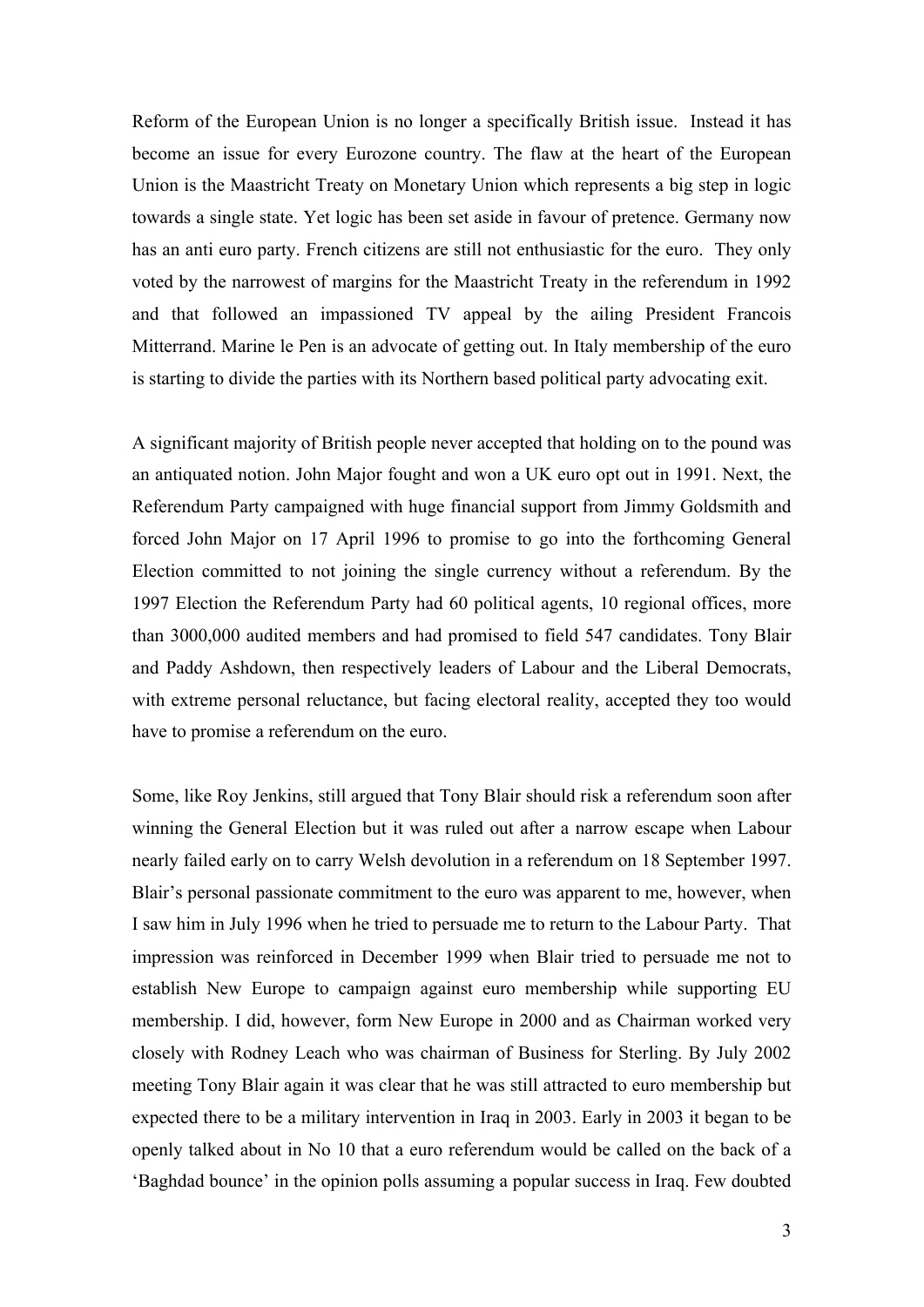in those circumstances Gordon Brown would support Blair. Ed Balls would have opposed it. Nigel Lawson before him when working in the Treasury has also never equivocated on this issue. He intellectually opposed the euro in principle and tried, but failed, to stop Mrs Thatcher from letting the process of monetary union start in the Single European Act signed in 1986 and enacted in 1987.<sup>1</sup>

The "Yes to Europe, No to the euro" campaign we established was by 2003 well organised and properly financed. But even on a cross party basis we had no doubt that it would be very difficult to win a referendum against a barrage of propaganda and misinformation. By 2005, with the dire situation in Iraq, it was obvious there would be no euro referendum for a decade at least and New Europe was wound up. Fortunately, Rodney Leach built an excellent new organisation Open Europe ensuring that the arguments for Britain to remain outside the euro were consistently and cogently kept in the public mind.

Now, in 2015, no political party dare show any enthusiasm for the euro and they are all committed to a referendum before any euro entry. But no one should be misled – there are still powerful politicians in the Conservative, Labour and Liberal Democrat parties who clandestinely wish to not just keep the euro option open but would, given half a chance, try and win a referendum. Yet the reason why public opposition to the euro is so widespread in the UK is the perceived reality that to be successful a single country is a necessary accompaniment to a single currency. The trials and tribulations of the Eurozone point inexorably to the truth of this linkage. Slowly, by fits and starts, the ECB under Mario Draghi is edging Germany and the Netherlands towards accepting a watered-down economic federal transfer union to accompany monetary union. Progress has been inevitably slow because of popular resistance in Germany where the German Constitutional Court is a constant brake. The political question over the next few years is who will crack first? Merkel or the euro?

Governments in Europe fear referenda on any Treaty amendment. But Treaty amendment in the view of the German Finance Minister, Wolfgang Schåuble, is inevitable. He is correct. Treaty amendment will, however, only be faced up to when

<sup>&</sup>lt;sup>1</sup> David Owen, Europe Restructure. The Eurozone Crisis and its Aftermath (Methuen, 2012), pp 110-116.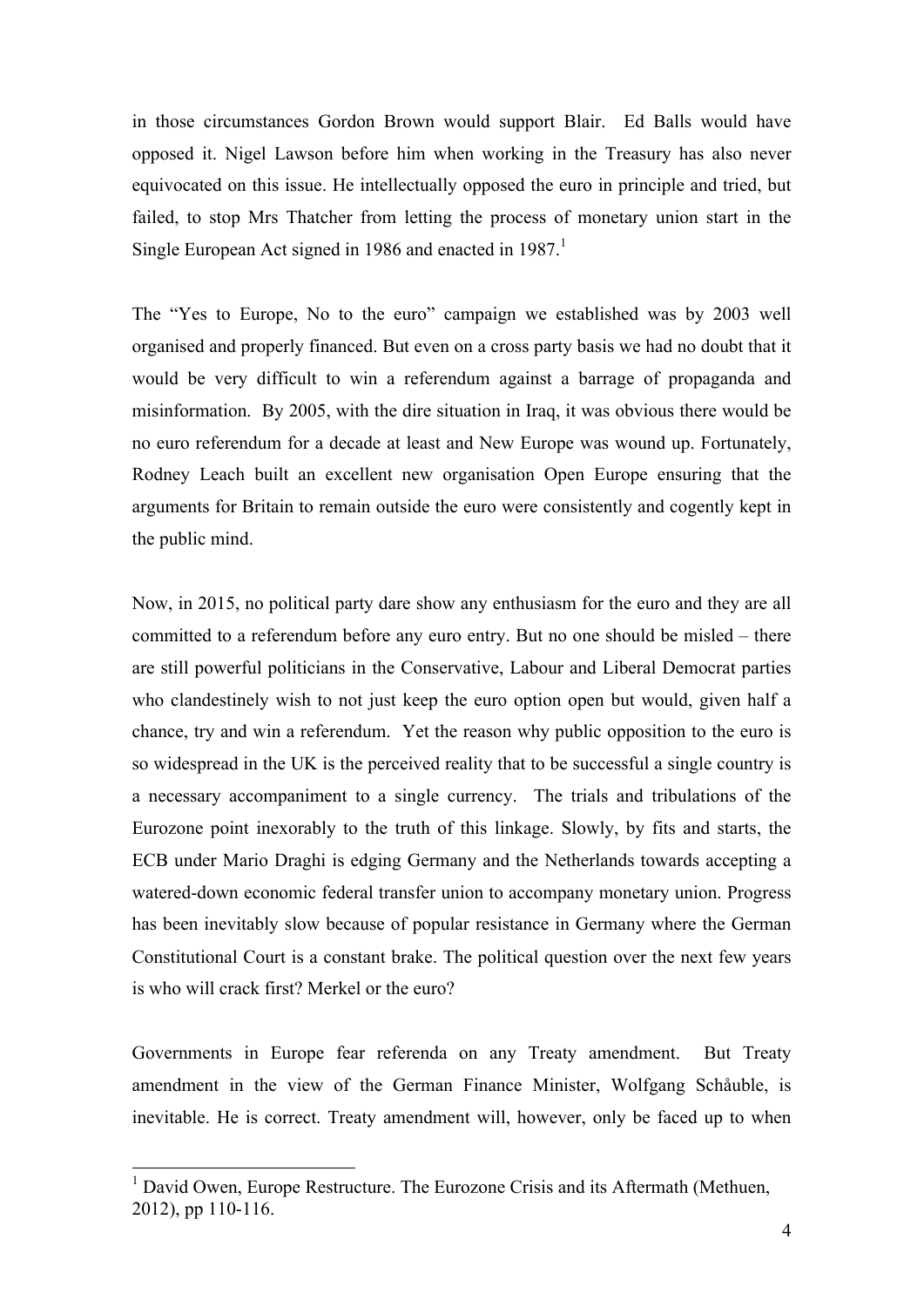another crisis hits the Eurozone, whether the looming crisis with Greece, the possible crisis with Italy, or a conceivable crisis with France. Amendments then will have to come and maybe urgently within weeks, without referenda, and by using the unanimity provision in the European Council. This Britain can support provided we are not faced with any loss of sovereignty as defined by the 2011 European Union Act. Britain should not aim to stop Eurozone integration but we cannot countenance such integration without inserting amendments to the Maastricht Treaty language that ensure that any member state outside the Eurozone has a guaranteed independent status on monetary matters and are not simply assumed to be in the waiting room for entry. The non Eurozone has to be a distinct entity controlling their own currencies without it being possible to be discriminated against in the Single Market by the European Court of Justice's [ECJ] Federal ruling creep. The ECJ is an institutional force for a federal Union and must in this area be checked.

A very important ruling, however, was made on Wednesday of last week by the ECJ preventing the European Central Bank [ECB] contravening a basic principle of the Single Market: namely, that economic activity is not discriminated against on the basis of its origin. But the ECB's anxiety about any infrastructure they deem essential to the integrity of the euro, in this case clearing houses lying outside the Eurozone, will not disappear. There are complex and real issues that have to be grappled with soon about an ever greater integration within the Eurozone impacting on EU member states that retain their own currency.

The EU Treaties, at present, in economic terms, are seriously unfit for purpose. They can only be changed by unanimity. Any British government likely to be formed after the May General Election must champion a truly credible and different design for Europe. I am not very impressed by setting artificial deadlines for European negotiations. I prefer just staying at the negotiating table until you succeed or the time has come to give two years notice of withdrawal from the EU. I feel no commitment to a British referendum by the end of 2017. But I do believe the British people must be given eventually the opportunity to determine our future relationship with the Eurozone. We should stay at the negotiating table as long as it takes, no walkouts but quiet persistence. But we must demonstrate to our European partners that the issue is not BREXIT – the issue is what reforms Europe makes to enable some members to opt for a single currency with all the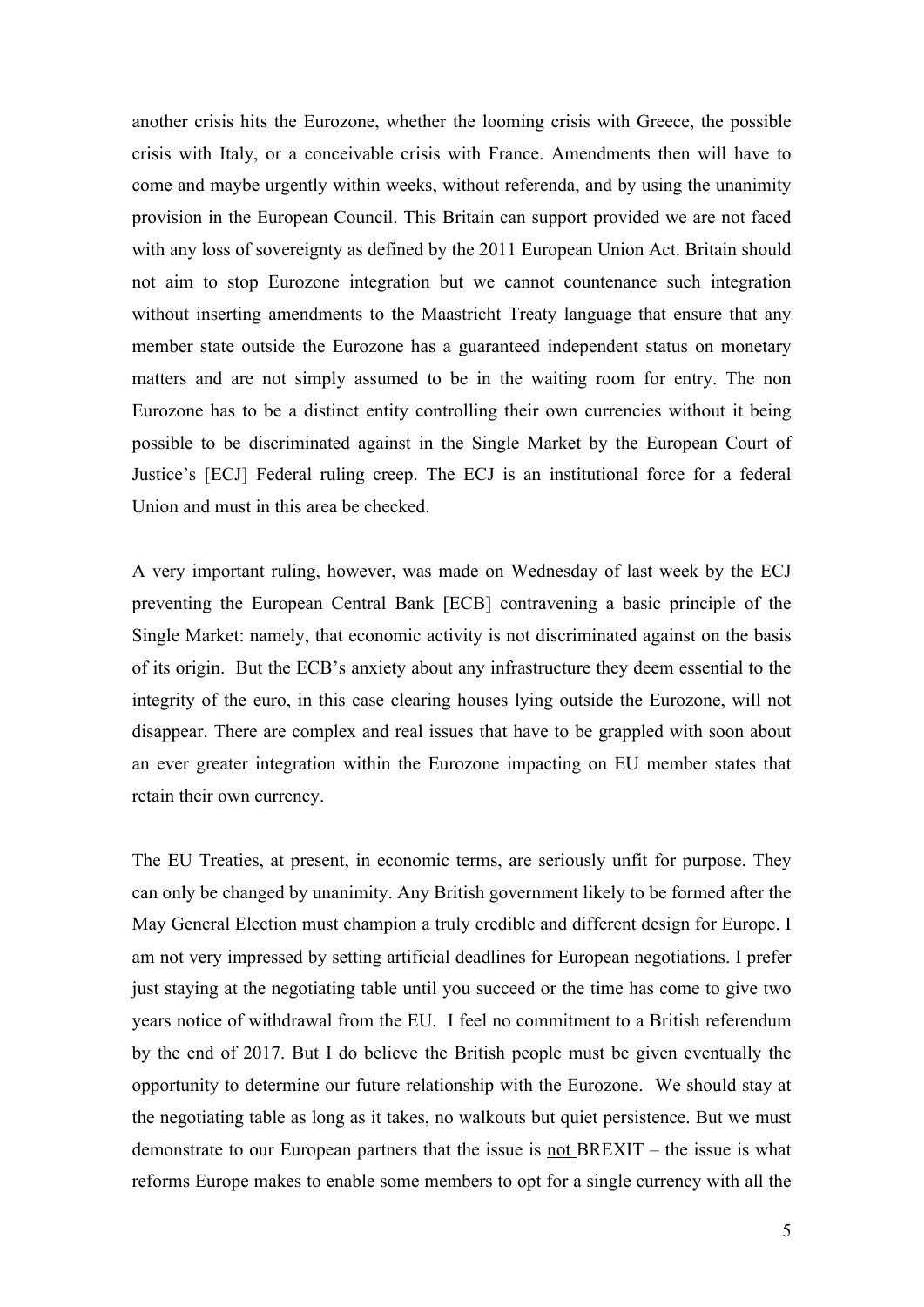economic and political integration that entails in a 'Union' while other members opt to retain their own currency with no federal integration in a 'Community' but where these two European groupings stay within a Single Market and live in harmony.

Three years ago, in a speech at Cambridge University on 22 February 2012, I argued for a substantial restructuring of Europe and later wrote a book entitled *Europe Restructured*. The limited tinkering reforms of the EU which David Cameron envisages by 2017 will not suffice. The situation will be very different to the 1975 UK referendum. BREXIT will by then be forced on to the agenda in a very risky way.

The core priority for the UK is to retain a Single Market across both Eurozone and non Eurozone members. That is what the US, Canada and Mexico have. That is what Asia is developing. It can and should be an organisation potentially for the whole of Europe's trading activity. We are not yet addressing the needs of Europe as a whole, only addressing those of some EU Member States and even that half-heartedly. A new design for a Eurozone can well be described as a 'Union', a new design for the non Eurozone countries can well be described as a 'Community'. Such a Eurozone 'Union' would slowly become a Federal Union. Such a European 'Community' would never become a Federal Union.

The starting point would be the European Economic Area (EEA) Treaty that already includes non EU member states, Iceland, Norway and Lichtenstein but as non voting members. A new EEA should include Switzerland and cross the Bosphorus and include Turkey with all five countries having full voting rights. We are very close to a global strategic error of considerable magnitude by excluding Turkey from Europe – we do so mainly because we will not face up to the fact that free movement of labour is not essential for a Single Market. Free movement of labour is basically an accompaniment to a Federal Union. Turkey does not want Eurozone membership, but Turkey could and should be members of a Single Market as part of a 'Community' where there is no freedom of movement of labour. A Single Market comprising both the 'Union' and the 'Community' and based on the EEA Treaty with every country involved in qualified majority voting is necessary to ensure a single negotiator who can wheel and deal with other countries outside Europe. It is also a perfectly rational evolution of the present EU. It could be quickly achieved because the bulk of the negotiations are already done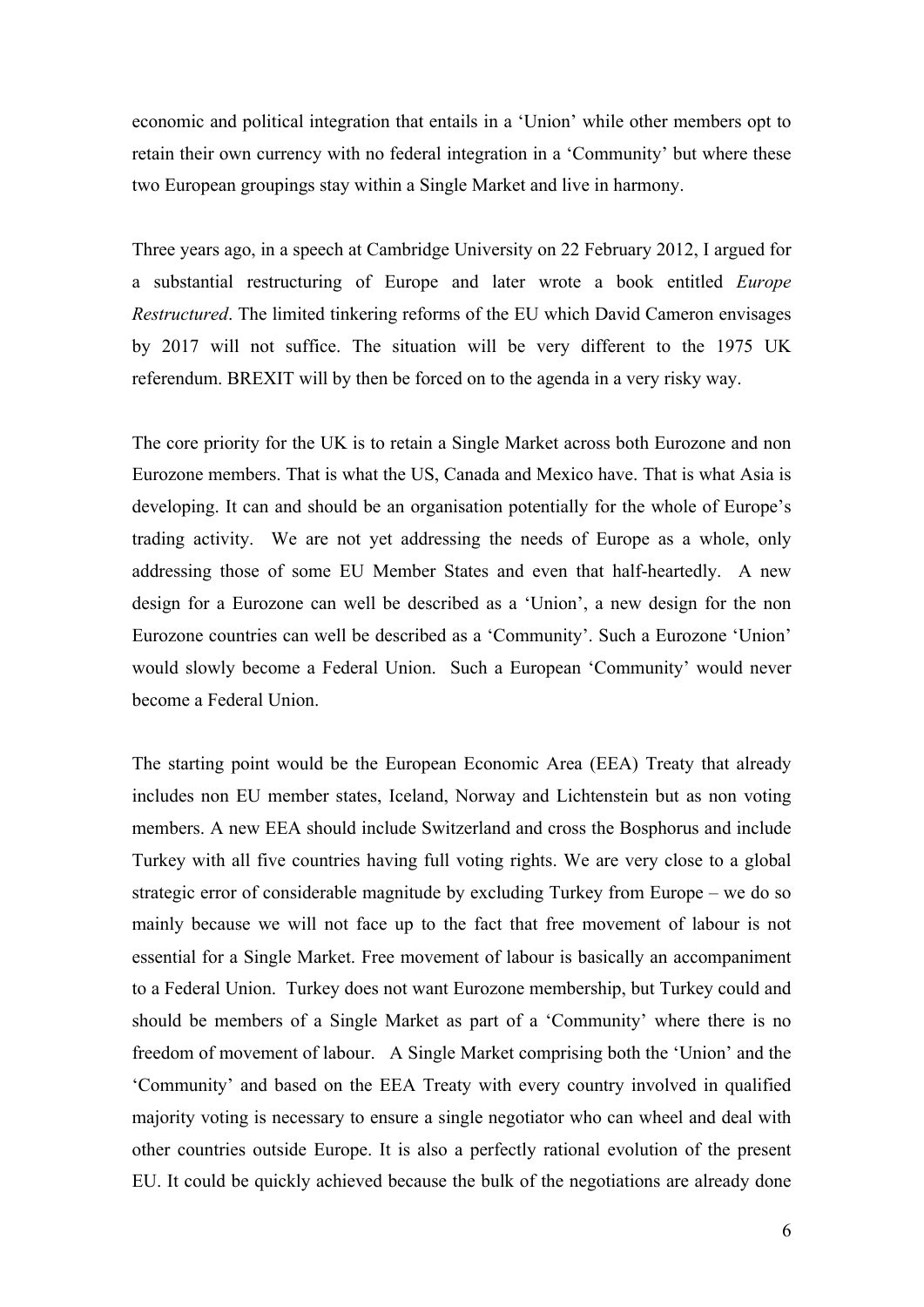because of the EEA. 'Community' membership over time could be available far sooner than 'Union' membership for such countries as Macedonia, Serbia, Montenegro, Bosnia-Herzegovina, Albania, Moldavia, the Ukraine (though not NATO membership) and eventually perhaps Belarus (though again not NATO membership). Those countries and Turkey in a 'Community' with a 'Union', would cover the whole of any wider Europe now that Russia has excluded any Euro Asian destiny. It would be bound together by a Single Market. The 'Community' so formed could continue – as does the EEA – with much of the existing EU environmental legislation and some of its social market policies.

The introduction of 'Community' and 'Union' membership would end the premature admission of countries to the EU, that happened over Bulgaria and Romania. The 'Community' could deal with economic migration by border controls where appropriate. Entry conditions to the 'Union' because it would be part of an integrated Eurozone would become tougher. It might be that a European 'Community' would reconsider the case for the 'ecu' formed by a basket of currencies at least for trading purposes. Probably some existing Eurozone countries will opt for 'Community' membership or be forced out of the 'Union'. Greece would be a prime example, but other countries like Italy, who appear to have parties who want the freedom to devalue, might also wish to make this transition, away from the Eurozone but to do so in an orderly and sensible manner. The most depressing feature of the current Eurozone crisis has been the absence of an orderly alternative for EU countries who find it difficult to live within Eurozone disciplines.

For the non Eurozone 'Community' there would be no Common Agricultural Policy (CAP), no Common Fisheries Policy (CFP), no common foreign security and defence policy (CFSDP). Those three major elements and many more recent qualified majority structures would be part of the 'Union' as at present. Foreign policy coordination in the 'Community' would rely on Political Cooperation across both the 'Union' and the 'Community' as in the 1970s and 1980s but using common accords built up since. Defence policy would lie with NATO for both 'Union' countries and 'Community' countries with the two exceptions mentioned, Ukraine and Belarus.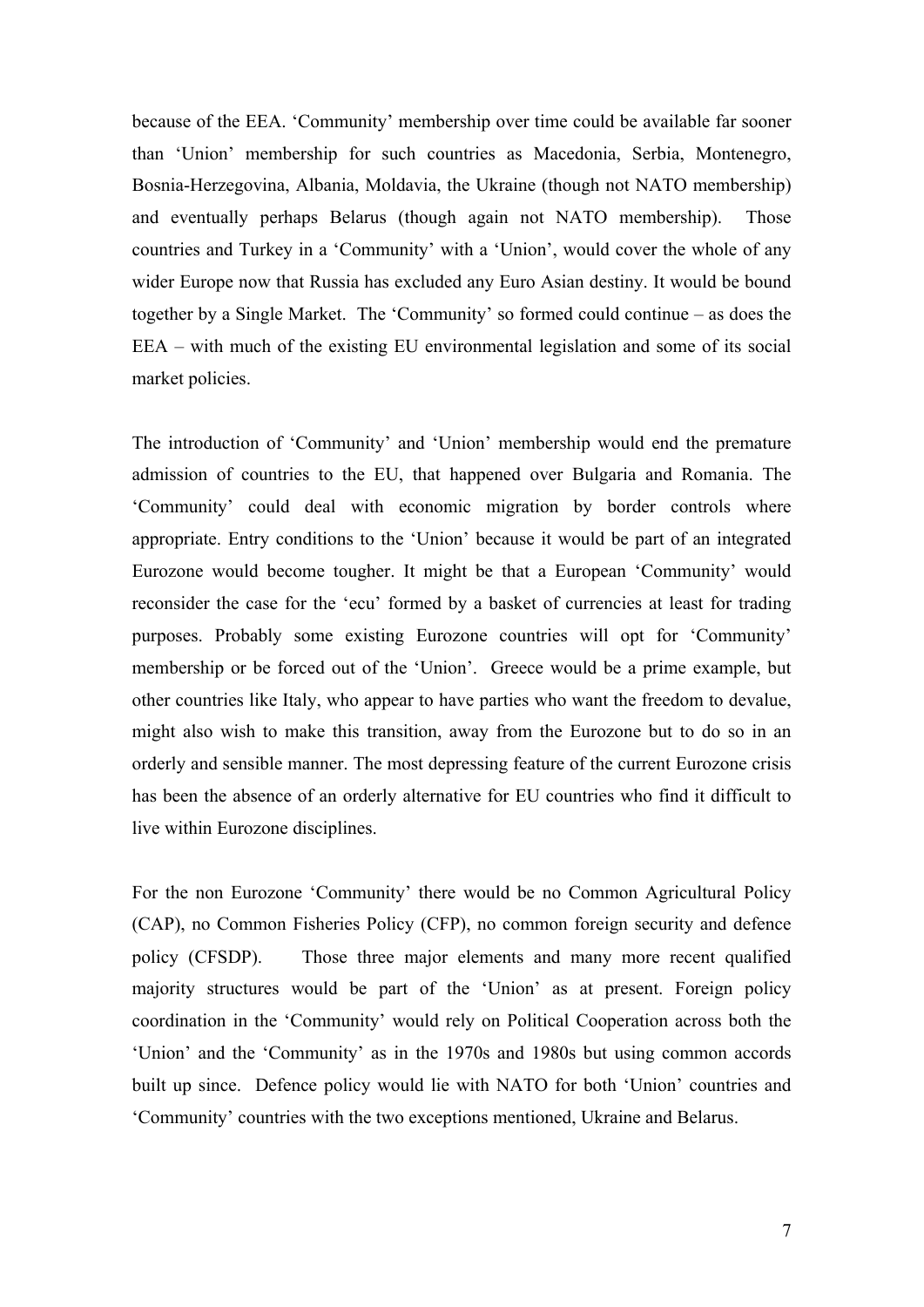The institutions of the current EU would remain in place for the 'Union'. But the Commission would be charged, as at present on trade matters, with the handling of all aspects of the Single Market, but on behalf of the 'Community' and the 'Union'. The Commission has negotiated well with World Trade Organisation. Its mistake over TTIP was to agree to go beyond trade negotiations and accept secret adjustments, mainly with the US, to the European social market which has unleashed, rightly, a great deal of criticism within the European Parliament and elsewhere, particularly in regards to its impact on health and our own NHS. The European Central Bank, with the Commission, would handle the Eurozone. The European Court of Justice would cover the 'Union'. The Single Market would have a new legal framework outside the ECJ.

Some will of course argue that this splitting of the existing European Union into a 'Union' and a 'Community' represents a defeat and is too radical a restructuring. In actual fact a Single Market within the EEA framework would mean fairly marginal adjustments. What would be achieved would be a natural division between a single currency and a multiple currency grouping. It would create an inclusive wider Europe but allow for a Federal Europe within that wider Europe. This is not BREXIT, but a choice for the British people between 'Union' or 'Community' membership. Sadly, none of the British political parties are yet ready to even consider such a development. But in refusing to rethink fundamentals they will find that the BREXIT option becomes more and more attractive to the average British voter.

UKIP's success in becoming the largest party in the UK for the European elections of 2014 contains no guarantee that they will win more than a few seats in the General Election of 2015. That they recognise this is evident by their readiness to build a political party with a broader base and wider policy agenda than just Europe. They wisely dropped their previous immigration targets and instead advocate an Australian like qualification system for immigrants coming into this country. It is noticeable that UKIP have also wisely shifted their policy on the NHS, distancing themselves from the Cameron/Lansley NHS legislation of 2012. They hope they will come second to Labour in many seats outside London and use this as a springboard for the General Election that follows, perhaps before 2020 despite the existing fixed five year term.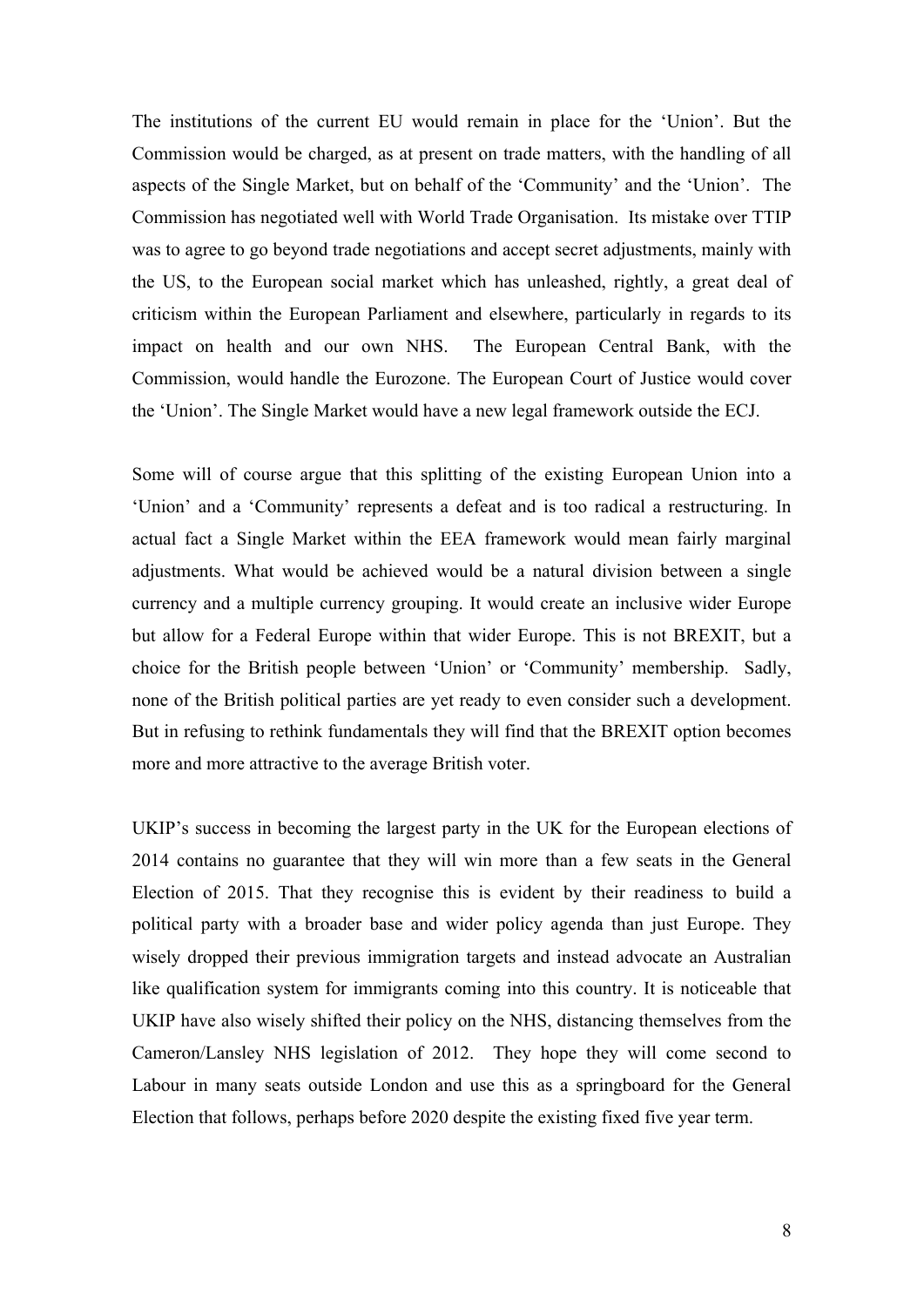In my judgement whether Labour or Conservative lead the government of the UK in May 2015, neither will achieve a permanent settlement or resolution of Britain's fraught relationship with the European continent within two years. In the 1950s over 90% of the country voted Labour or Conservative. In the 1955 Election the two party system meant that only 37 MPs were elected on less than 50% support. By 2010 433 MPs did not represent a majority in their constituency, the largest percentage since the 1920s. The rise of the Referendum Party and the rise of UKIP reflect a quite simple fact: that more and more people are challenging the two parties' attitude to Europe. Those two parties' supporters have been divided on Europe since Harold Macmillan advocated Common Market entry in 1962. Division on Europe fractured the Labour Party in 1981 and the Conservative Party in 1992. It is an interesting fact that the third force has polled highest under the SDP/Liberal Alliance in 1983 and 1987 at over 25% and 23% of the vote and that was not by any stretch of the imagination federalist like the old Liberal Party. Interestingly the Green Party in the UK was and remains against British membership of the euro.

David Cameron proposes that no trade union should be able to go on strike until it is supported by 40% of its members, yet if that is the yardstick of legitimacy every government since 2001 would be illegitimate and 634 of the MPs elected in 2010 would also be illegitimate. Ed Miliband, by contrast, is a more modern man, he knows that we no longer live in a three party system in the UK, and that if this trend continues we will see three or more parties influencing a future government. There is nothing illegitimate in this evolution of party strengths. It is absurd for those of us who wanted the Scottish people to reject separation and were pleased when the Scots voted 'no' last September to argue in March that the SNP should become a pariah and as a matter of principle have no role or influence on the shape of a government formed in the UK after May. No one is advocating a coalition with the SNP, least of all themselves. But the last way of holding the Union together is to deny them the chance to behave as a responsible part of our shared democracy. Nicola Sturgeon, the new leader of the SNP, has actually shown she understand this, when she wisely overruled Alex Salmond's claim that the continuation of the Trident submarine fleet in Scotland was a red line in any SNP negotiation over a new government should they hold the balance. The truth is that the British electoral system, even under first past the post voting, is a very sophisticated one. We arguably had a grand coalition after 1931 and then had coalition governments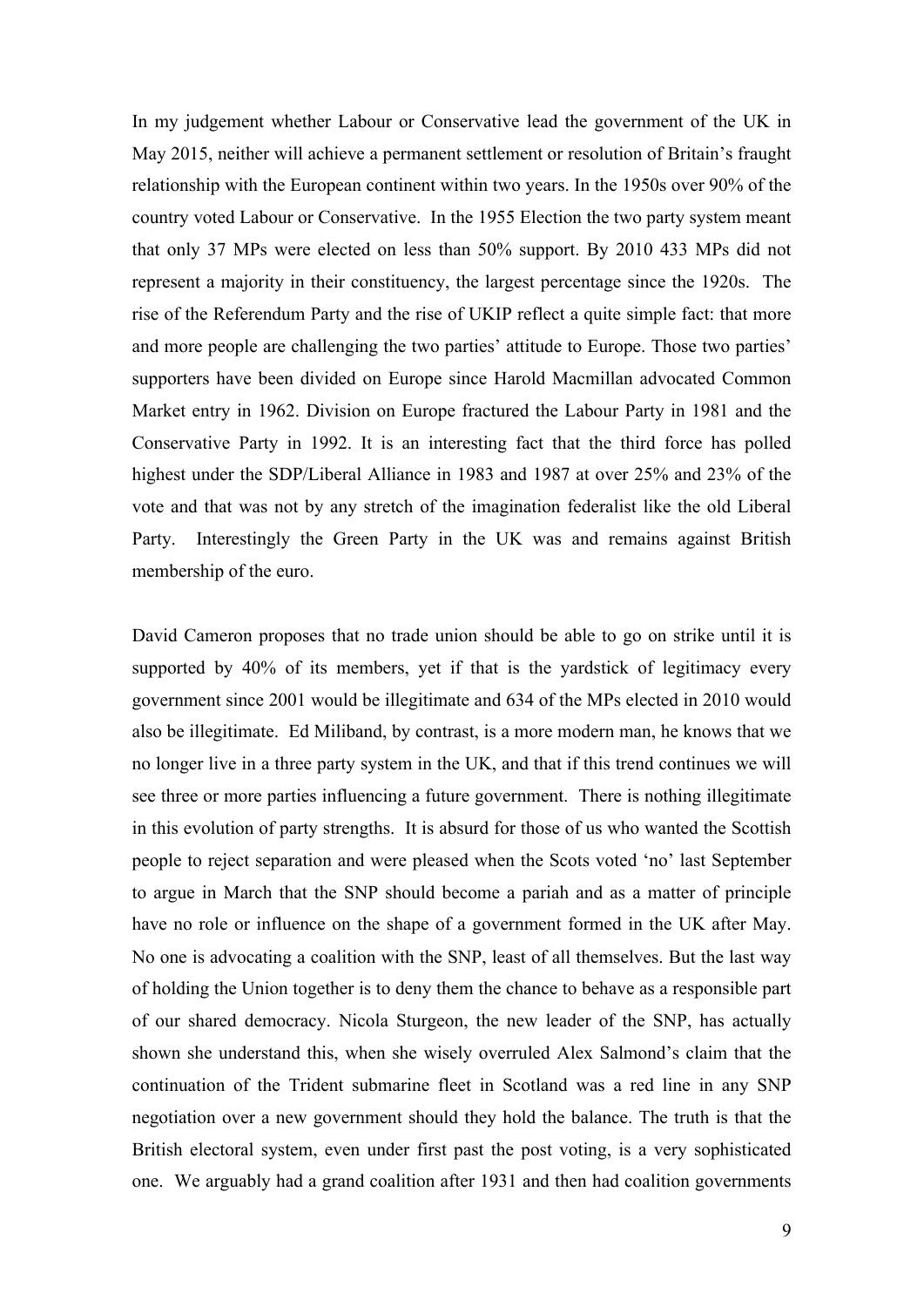of Conservative and Liberals for the rest of the 1930s. We have just had a 5 year fixed term Parliament for the Conservative/Liberal Democrat coalition. If after the next Election any or all of the smaller parties maintain unreasonable negotiating positions, the system allows for grand coalitions when the two largest parties come together. It is, of course, easiest to do this in times of war but we have always known that it is an option that can be pursued if it is in the national interest in peace time as well. After all, it was British experience and constitutionists who helped guide the present German Constitution. When Angela Merkel's party recently won big and was by far the largest, she chose not to form a coalition with the Greens but to enter into a grand coalition with the SPD.

The arithmetic of MPs after 7 May will be crucial. The Wilson/Callaghan government in which I served governed from 1974-79 mainly because of a constant dialogue between Michael Foot and Enoch Powell, then an Ulster Unionist. Until the devolution Bill collapsed there was also an important dialogue between Labour and the SNP. The Lib-Lab Pact was more formal between David Steel and Jim Callaghan but it only lasted from 1977-78. For David Cameron to pretend that it is all right for him to make an arrangement with the Ulster Unionists but not all right for Ed Miliband to make an arrangement with the SNP is to underestimate the intelligence of the electorate just as Cameron is doing in refusing to participate in inter-party debates. There should not be coalitions between the Ulster Unionists in a power sharing arrangement nor with the SNP with the big issue of separation dividing them with Labour, but dialogue and negotiating with these two parties is part of democratic politics. Since policy on Europe is not divisive between Labour and Liberals it would be foolish to rule out such a possible coalition.

The English people have shown their willingness to accommodate the aspirations and identity of Scotland, Wales and Northern Ireland. Today, that is best done by calling a Constitutional Convention after this Election. But most British voters want the essential sinews of nationhood to remain. They see nothing antiquated in this, rather the converse. They see clearer than many politicians that the erosion of the nation state is undesirable and unsustainable. They want a political programme that is neither zenophobic nor nationalistic, that does not turn away from Europe but asserts essential nationhood - retaining control of our own borders, our own currency and our own